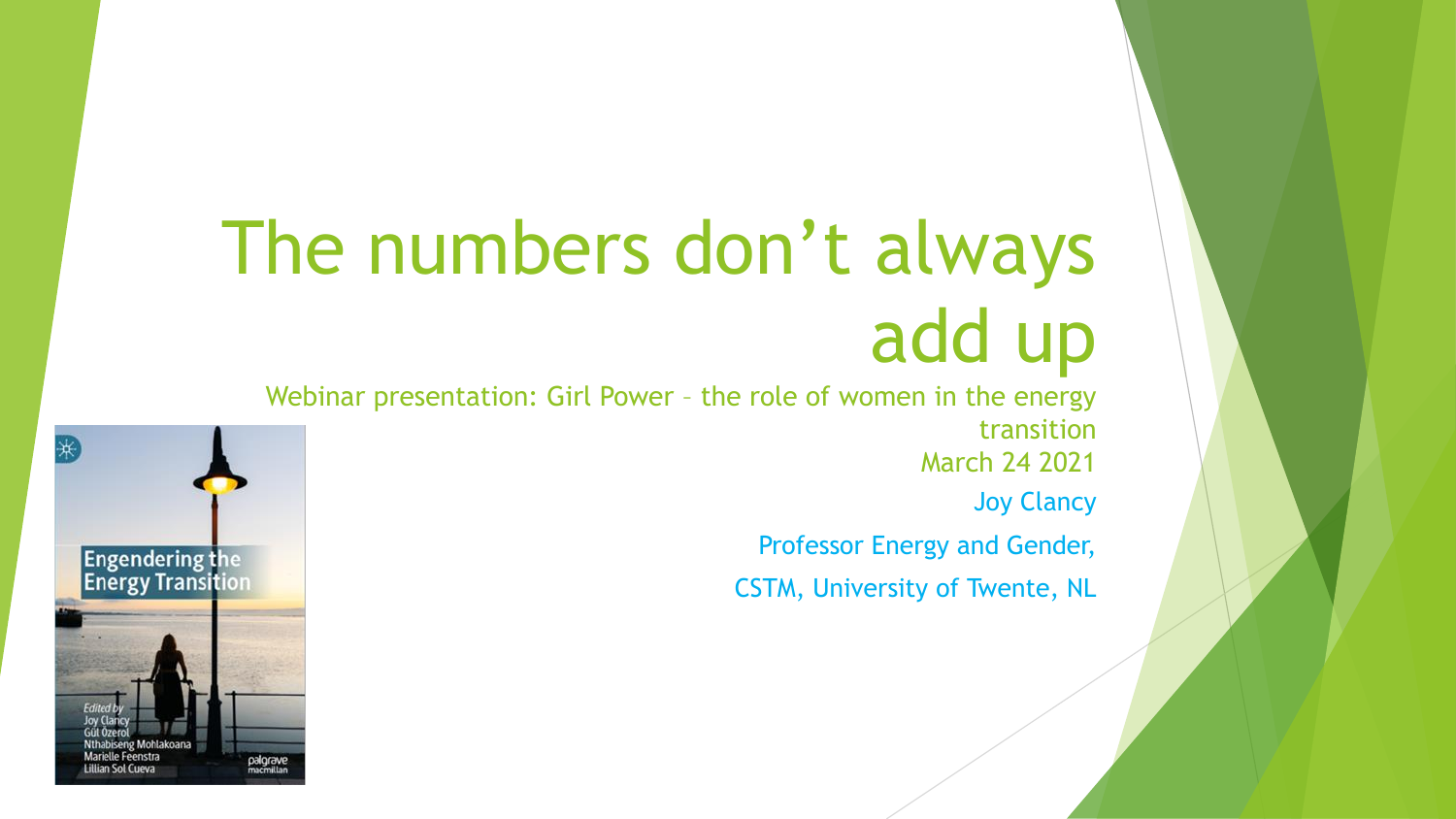#### Women in the energy sector: the rational

- **Women**: access to meaningful work gender equality challenge to patriarchy
- **Companies**: it's good for business Women in senior positions act as role models
- **Government**: contributes to social and economic goals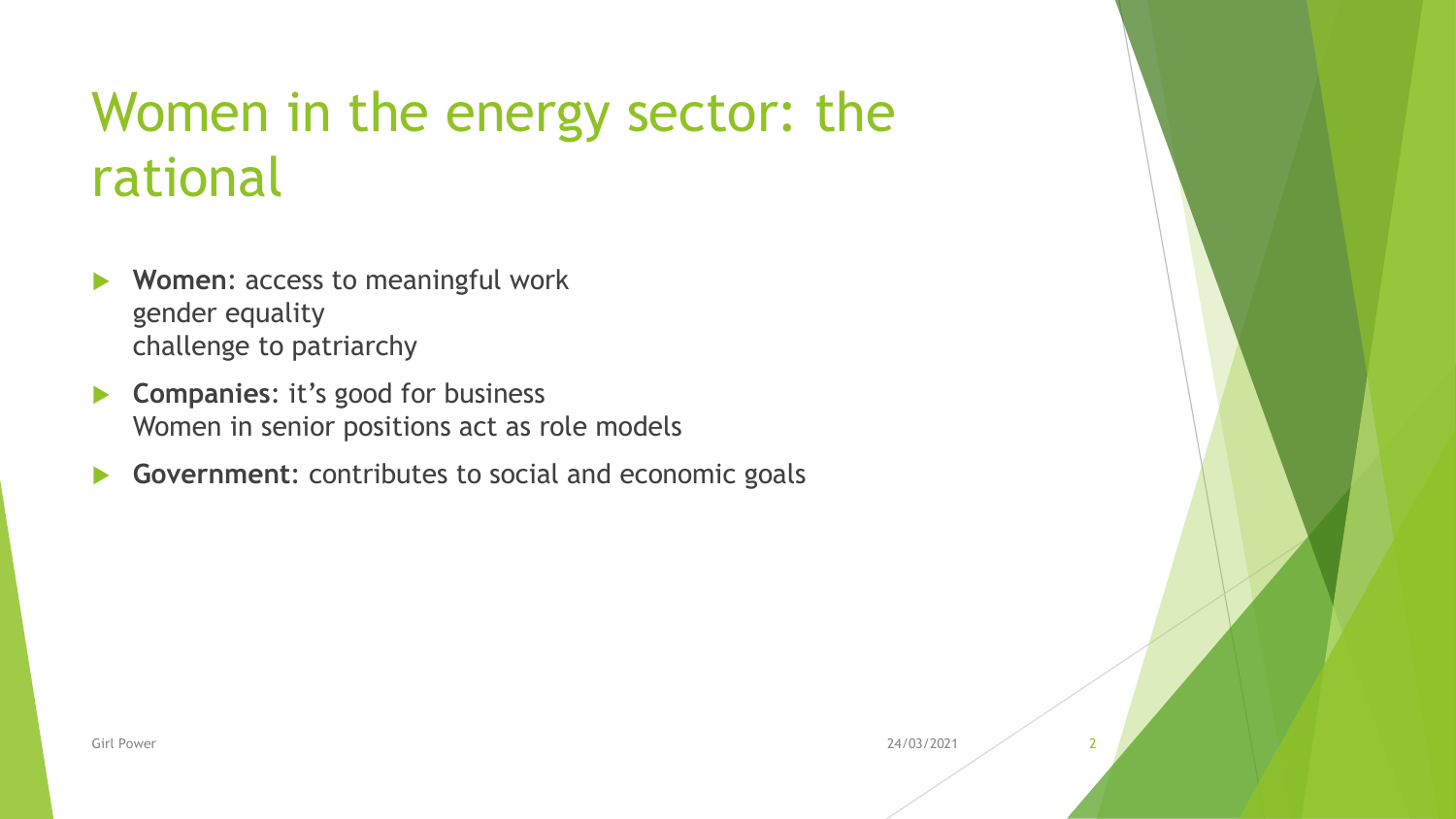# Do numbers matter? Is 50/50 a game changer?

- What happens after they get there?
- Not all sisters are signed up to sisterhood There is little conclusive evidence that women in positions of authority are more likely than men to represent women's interests
- Attitudes (stereotyping) take longer to change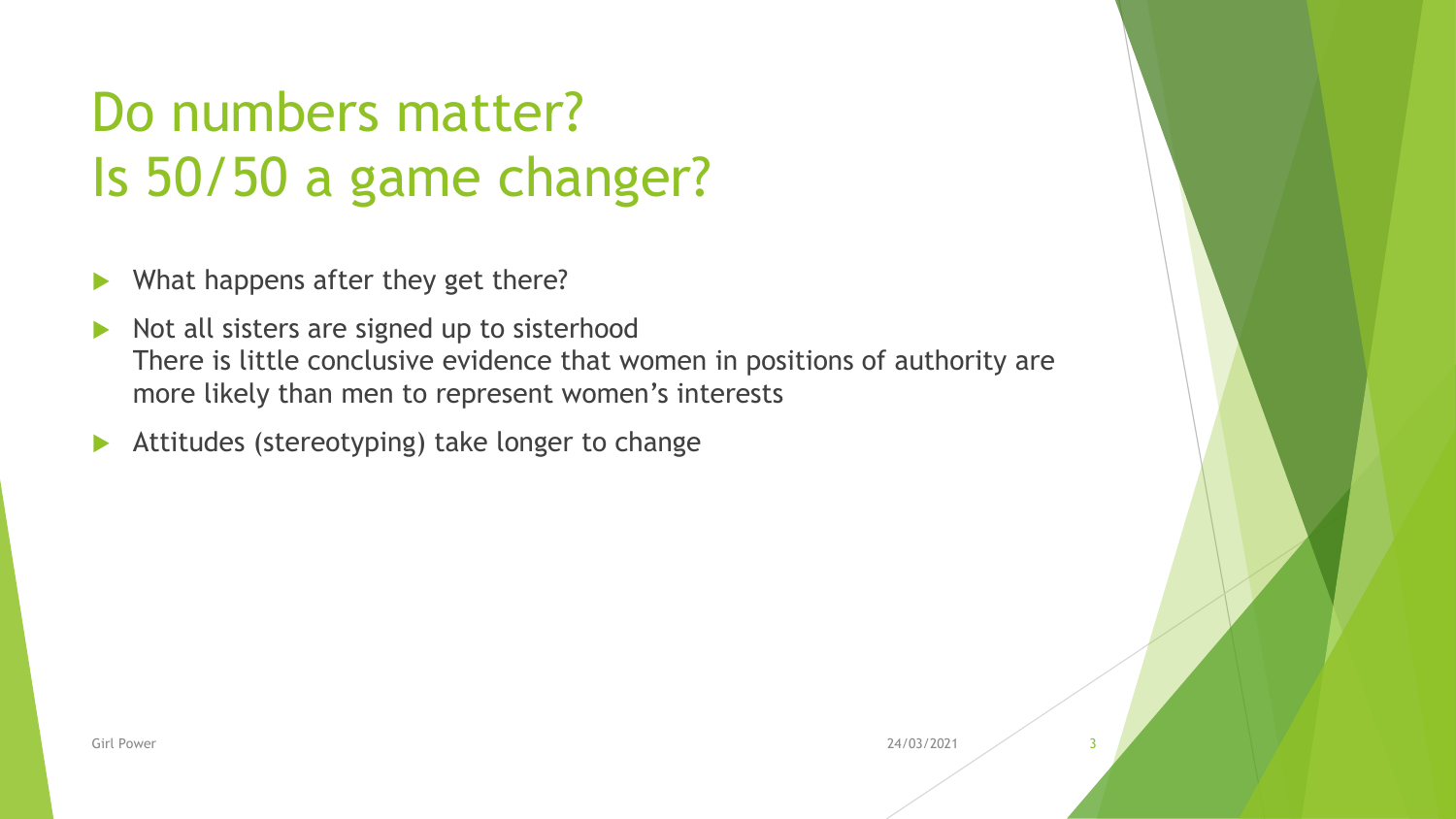#### Reviewing performance Words matter

| <b>Positives</b> | <b>Negatives</b> |
|------------------|------------------|
| Compassionate    | Inept            |
| Enthusiastic     | Selfish          |
| Energetic        | <b>Frivolous</b> |
| Organised        | <b>Passive</b>   |
|                  | Scattered        |
|                  | Opportunistic    |
|                  | Gossip           |
|                  | <b>Excitable</b> |
|                  | Vain             |
|                  | Panicky          |
|                  | Temperamental    |
|                  | Indecisive       |

https://hbr.org/2018/05/the-differentwords-we-use-to-describe-male-andfemale-leaders Smith et al. Harvard Business Review. 25 May 2018

Girl Power 24/03/2021 4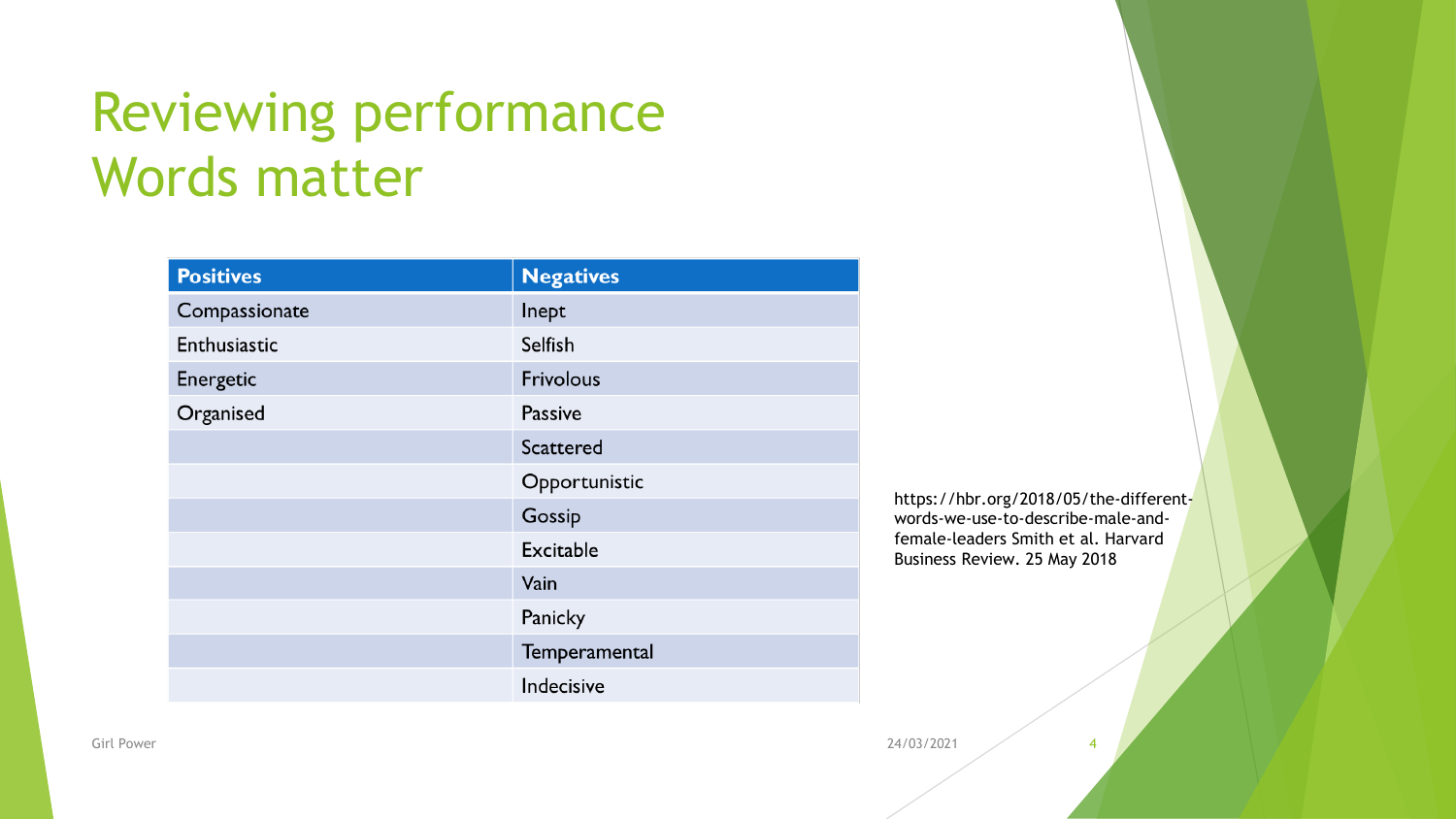#### Women's experiences in the energy sector

- ▶ Women can't be engineers you have to be big and strong to work in the sector
- ▶ Are you the new secretary? (question to new graduate on her first day)
- ▶ You don't want to be an engineer that's a man's job
- ▶ We'll do the more technical stuff, and you can take notes ok?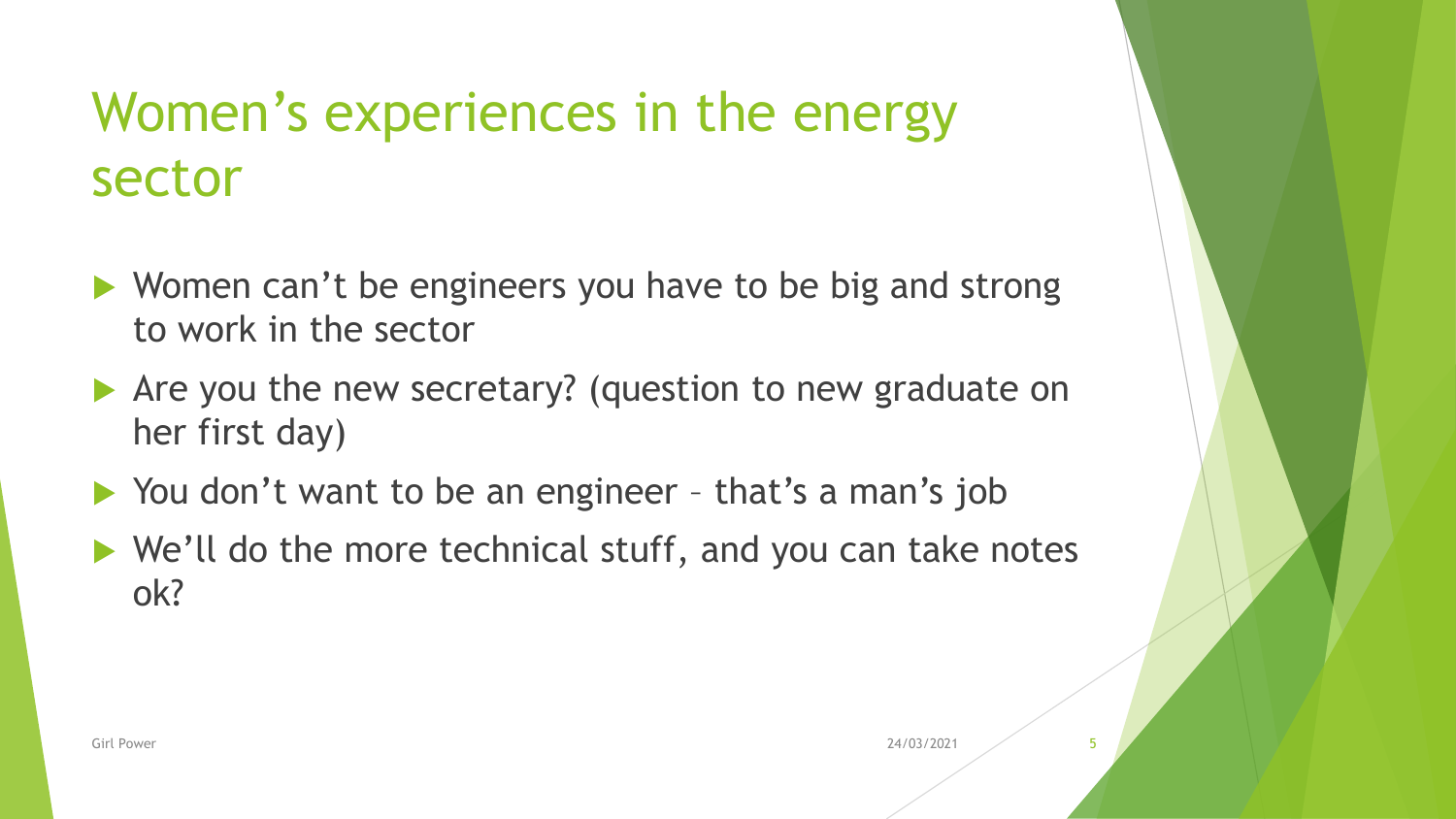#### Women in the total workforce



Girl Power Carticles, Senacr Equality Womplace Soms<br>
beyond-women-on-the-board 6 https://www.spglobal.com/esg/csa/yearbook /articles/gender-equality-workplace-going-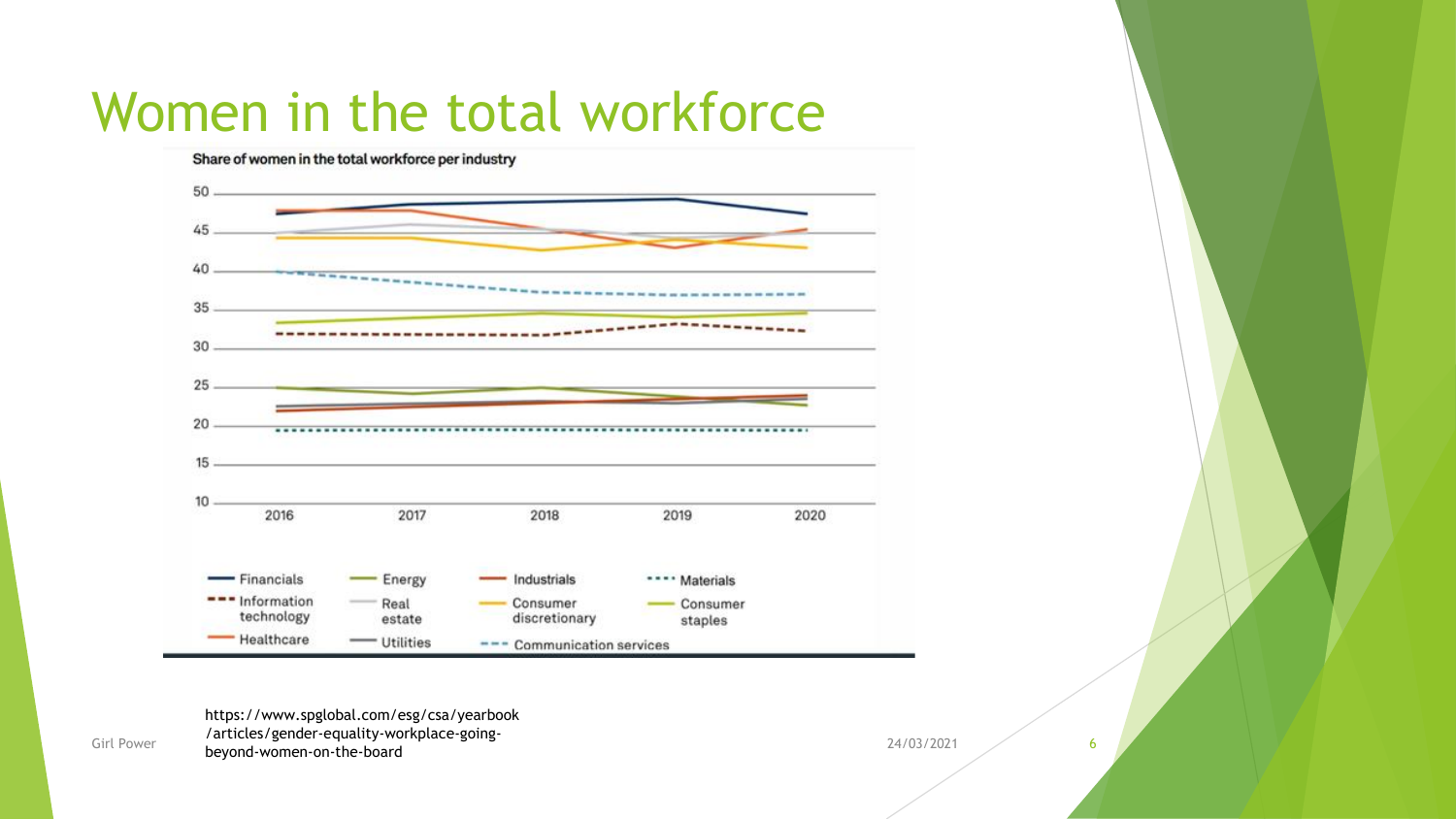### Getting there

- Networks matter renewables networks are more open than oil &  $g$ as & nuclear
- ▶ Women tend to apply for jobs if they fit all the criteria men are more speculative
- Evidence indicates employer may tend to favour an applicant of the same age, race and sex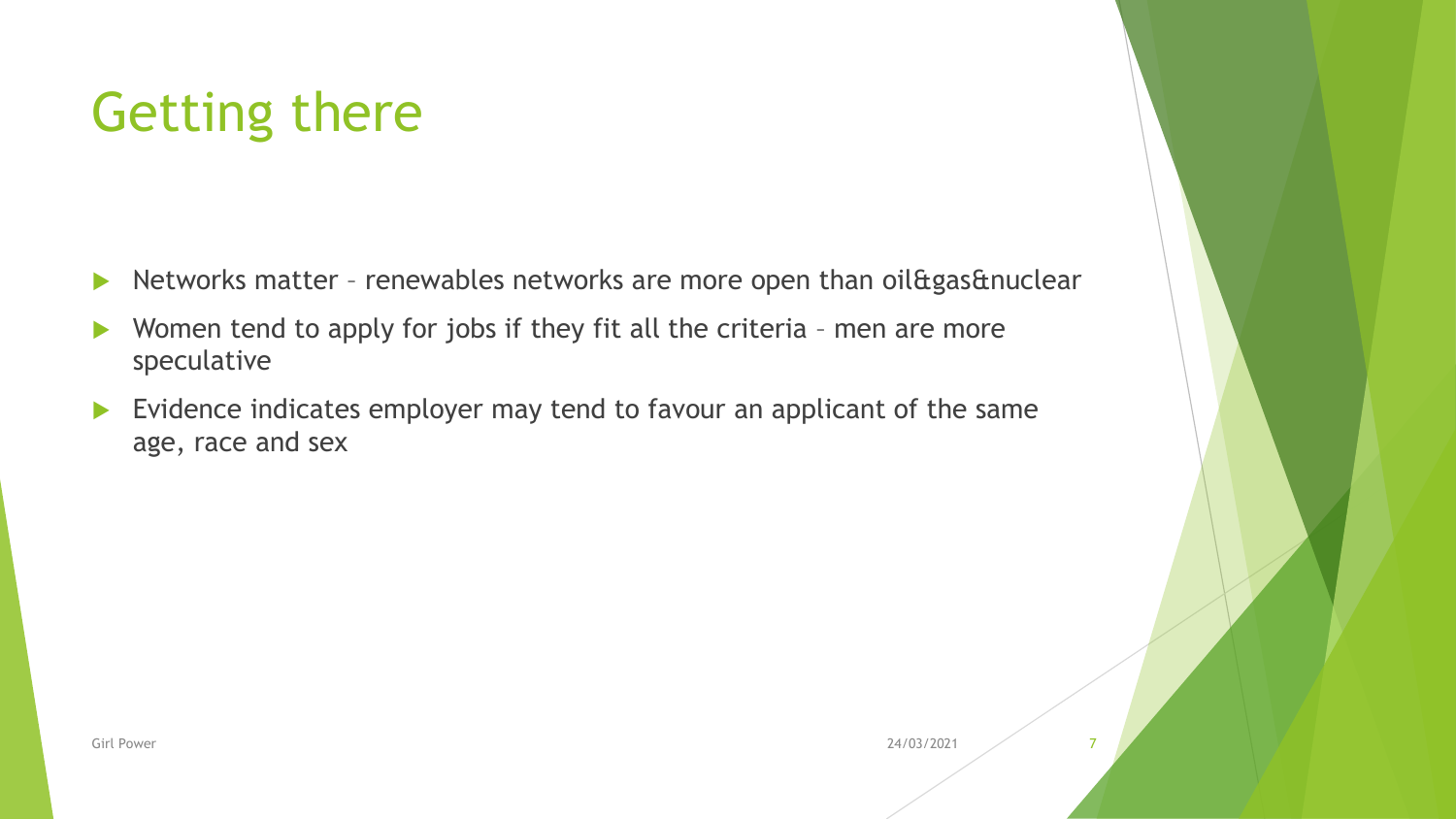#### Staying there

- ▶ Career breaks disrupts experience; building reputation and networks; commitment questioned
- ▶ Women in STEM jobs cite more frequently than men that their reasons are family-related issues and time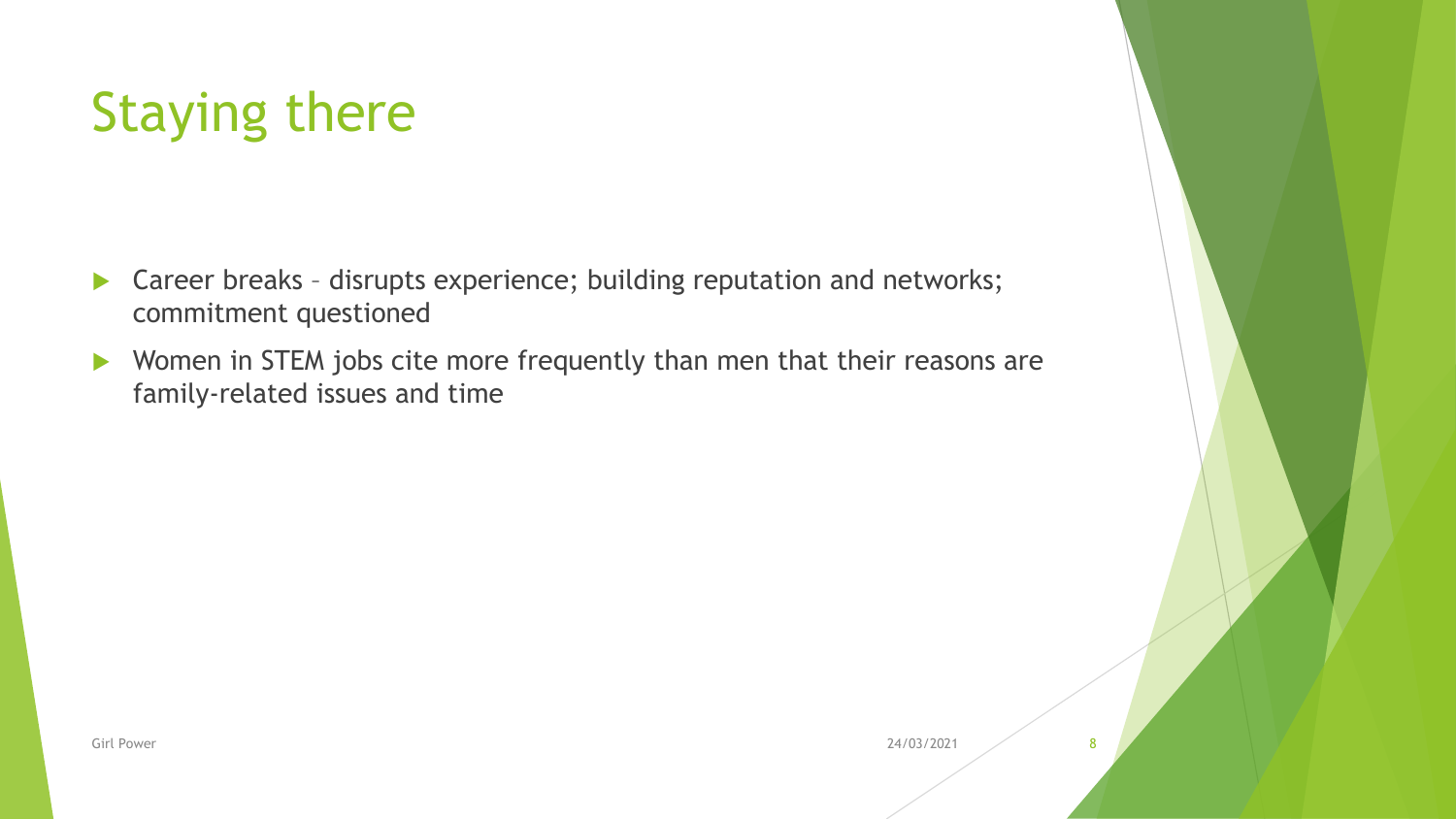# Beyond box ticking

- Historical disadvantages can mean women are less experienced than men of same age – can be interpreted as 'less competent' which can translate into less influence
	- data shows number of women at board level has increased significantly but not so much at other levels (geographical distance from head office has an influence!)
- Double counting (you can do the same job in more than one organisation!)
- What are the men doing? Gender equality is not the sole responsibility of women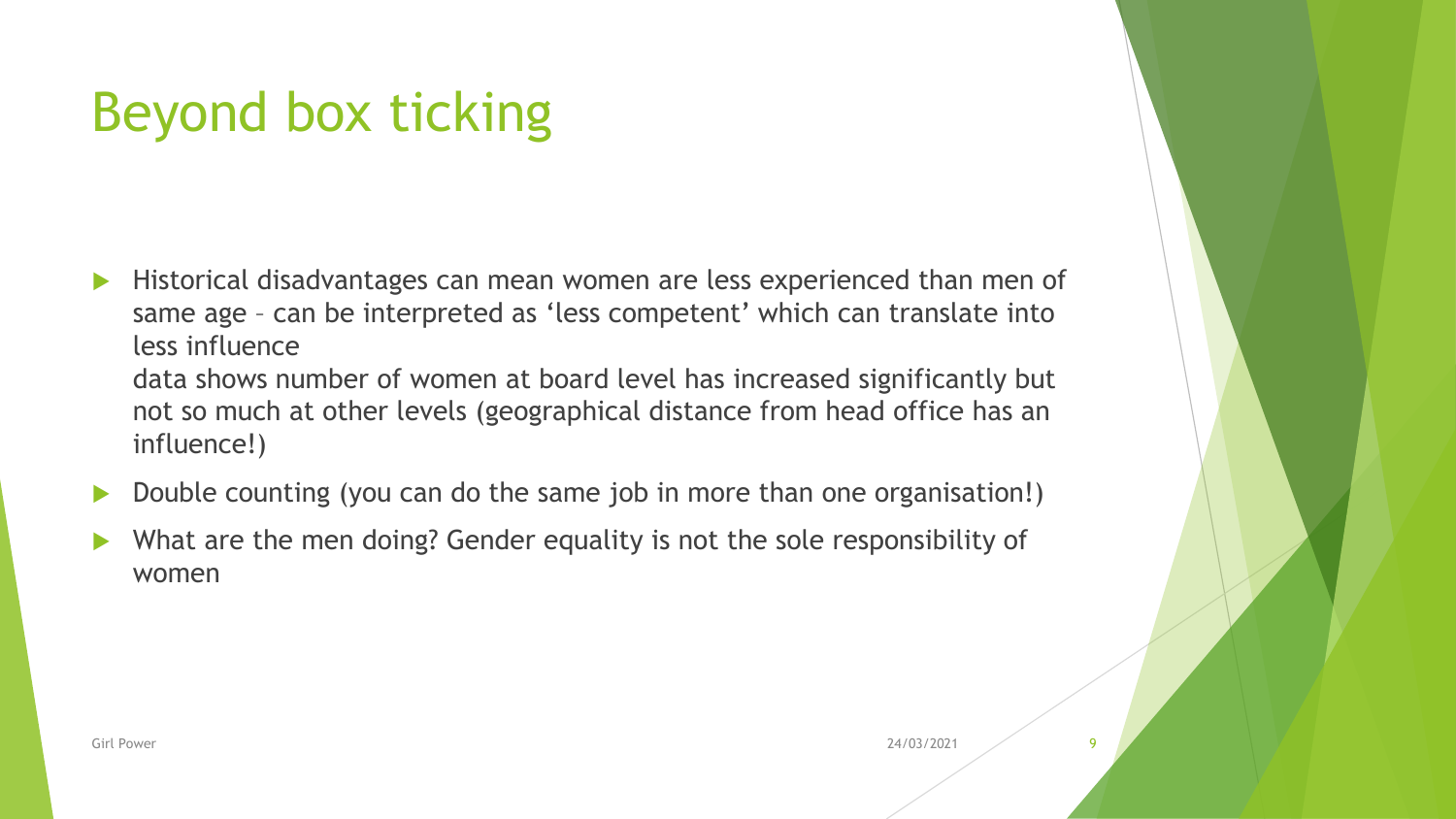# What helps (possibly) More evaluation of schemes is needed

- HR policy: workforce diversity and management monitoring of gender gaps
- Diverse recruitment teams
- Disaggregated data
- $\blacktriangleright$  Flexible working hours and locations COVID may have a positive influence – at least start the discussion – what are the men doing?
- Mentoring and networking